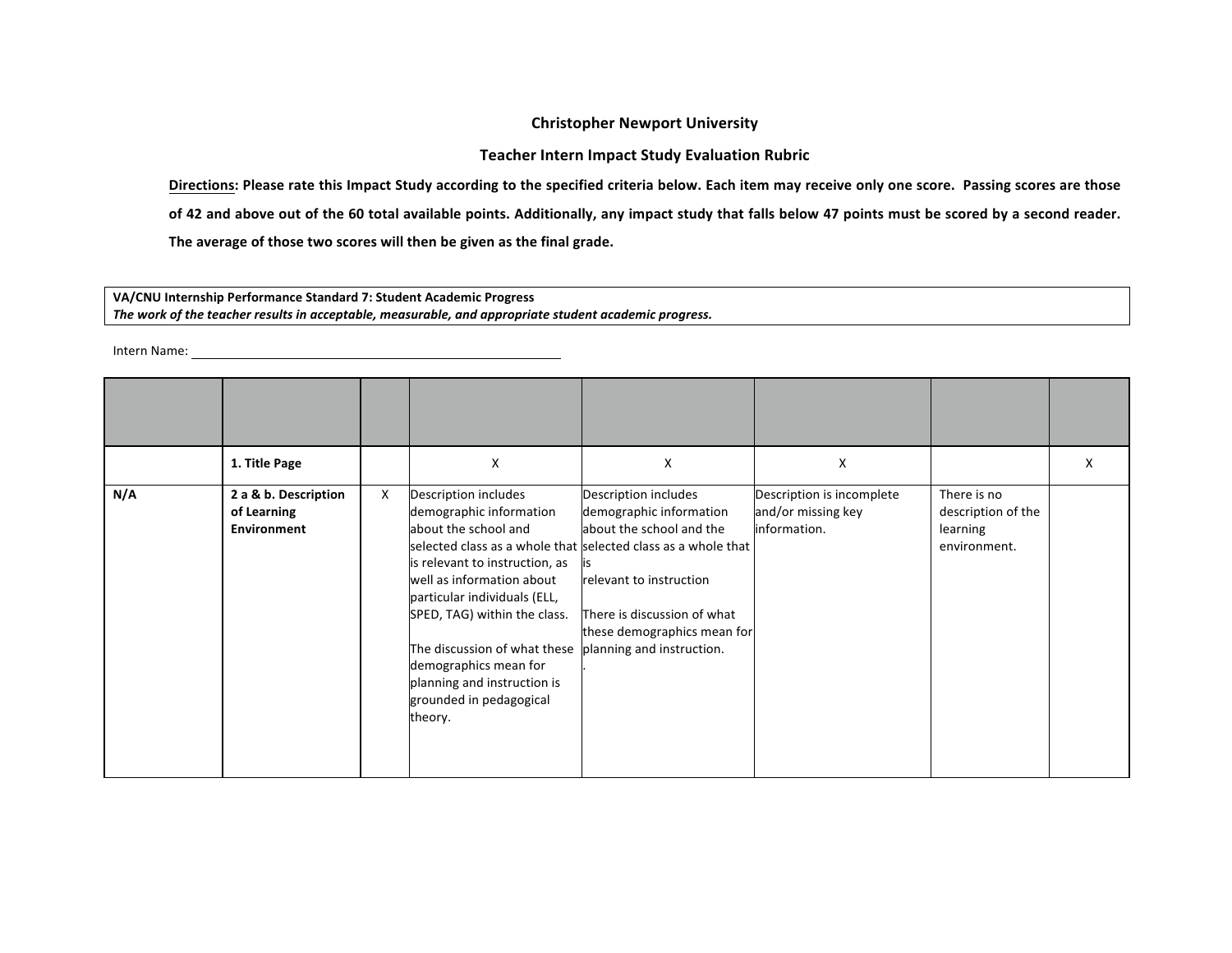| N/A   | 3a. Planning for<br><b>Instruction: Topics,</b><br><b>SOLs, Resources</b>                                                  |              | X                                                                                                                                                                                                                                                                                                                                                     | X                                                                                                                                                                                                                                                | X                                                                                                                                                                                                                                    |                                                                                                             | X |
|-------|----------------------------------------------------------------------------------------------------------------------------|--------------|-------------------------------------------------------------------------------------------------------------------------------------------------------------------------------------------------------------------------------------------------------------------------------------------------------------------------------------------------------|--------------------------------------------------------------------------------------------------------------------------------------------------------------------------------------------------------------------------------------------------|--------------------------------------------------------------------------------------------------------------------------------------------------------------------------------------------------------------------------------------|-------------------------------------------------------------------------------------------------------------|---|
| St. 2 | 3 b & c. Planning for<br>instruction: Unit<br><b>Template and</b><br><b>Implementing</b><br><b>Instruction</b><br>Template | $\mathsf{x}$ | Unit plan follows required<br>format and is aligned with<br>SOLs and other standards.<br>Critical thinking plays a key<br>role and is exhibited across<br>many of the content/skills<br>identified.<br>Cultural, technological, and<br>interdisciplinary<br>connections play a<br>significant role and their<br>integration is clearly<br>identified. | Unit plan follows required<br>format and is aligned with<br>SOL <sub>s</sub> .<br>Some critical thinking skills<br>are addressed.<br>Cultural, interdisciplinary,<br>and technological<br>connections are evident,<br>but integration may not be | Unit plan does not follow the<br>required format.<br>Critical thinking skills<br>addressed are minimal or<br>absent.<br>Cultural, and interdisciplinary<br>connections, as well as<br>technology, play a minor role<br>or are absent | There is no<br>inclusion of the<br>unit plan<br>template or the<br>implementing<br>instruction<br>template. |   |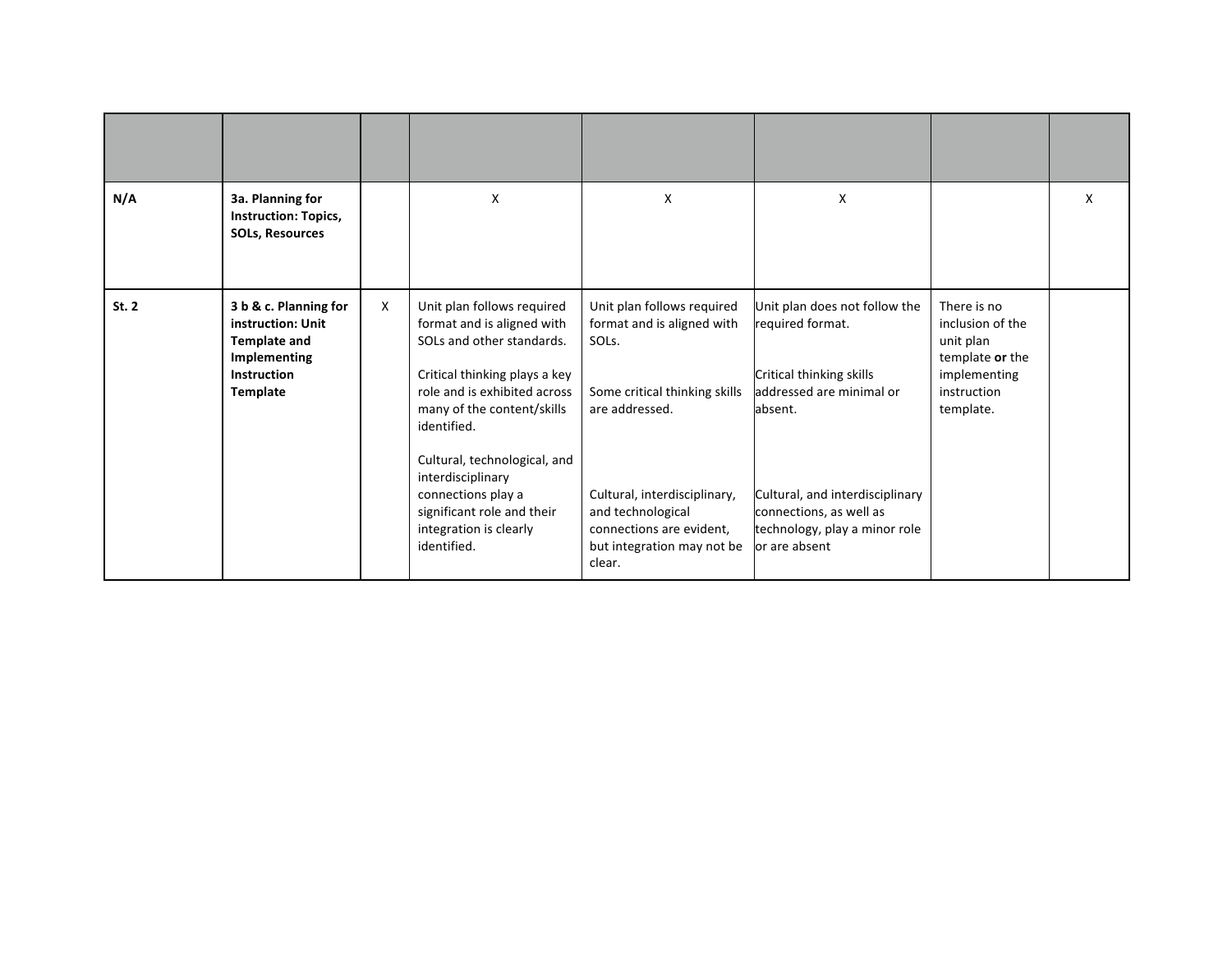| St. 2 | 3d. Planning for<br><b>Instruction: Selected</b><br><b>Lesson Plans</b> | X | Lesson plans follow<br>required format and<br>include functional<br>objectives translated into<br>learning targets.<br>Higher-level thinking skills<br>are integrated into<br>objectives and activities.<br>All lesson activities are<br>aligned with objectives,<br>promote knowledge/skill<br>acquisition through<br>optimal sequencing, and<br>address individual learner<br>progress. | Lesson plans follow the<br>required format and include<br>functional objectives.<br>Attention to higher-level<br>thinking skills is evident in<br>objectives or activities.<br>All lesson activities are<br>aligned with objectives and<br>demonstrate reasonable<br>sequencing. | Lesson plans do not follow<br>required format and/or<br>lesson objectives may not<br>be functional.<br>Higher-level thinking skills<br>are minimally addressed.<br>Lesson activities do not<br>align with objectives and/or<br>are sequenced<br>inappropriately. | Lesson plans are<br>absent. |  |
|-------|-------------------------------------------------------------------------|---|-------------------------------------------------------------------------------------------------------------------------------------------------------------------------------------------------------------------------------------------------------------------------------------------------------------------------------------------------------------------------------------------|----------------------------------------------------------------------------------------------------------------------------------------------------------------------------------------------------------------------------------------------------------------------------------|------------------------------------------------------------------------------------------------------------------------------------------------------------------------------------------------------------------------------------------------------------------|-----------------------------|--|
|       |                                                                         |   | All activities are designed<br>to promote active student<br>engagement and are<br>learner-centered.<br>The materials used are<br>diverse and creative.                                                                                                                                                                                                                                    | At least one of the lesson's<br>activities is learner-centered,<br>and all activities promote<br>knowledge/skill acquisition.<br>Some creativity in material<br>design is evident.                                                                                               | Lesson is not effective in<br>promoting knowledge/skill<br>acquisition. There are no<br>learner-centered activities.<br>Instructional materials<br>consist mainly of textbook,<br>PPT, and/or commercially<br>prepared materials.                                |                             |  |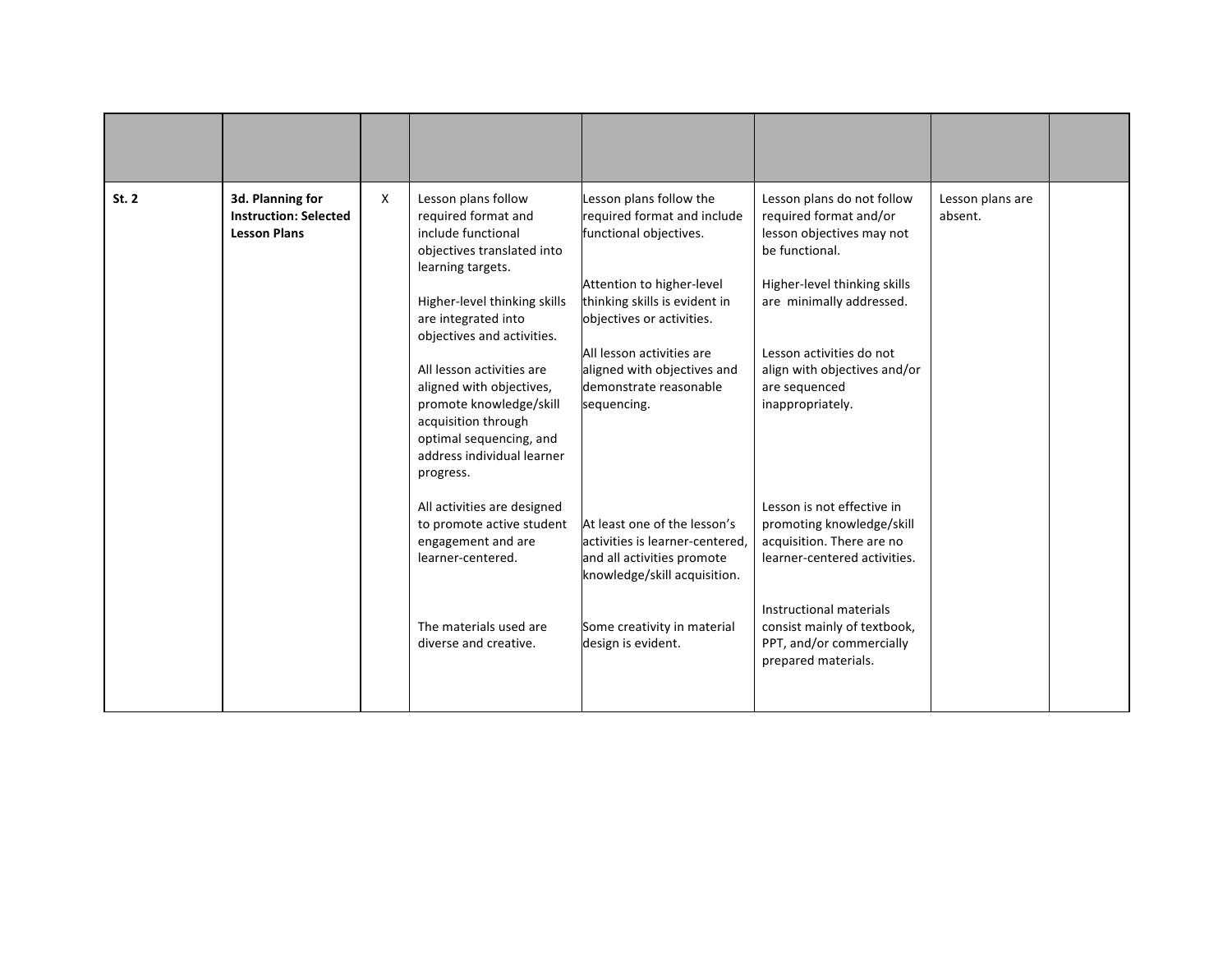| St. 6 | 4a. Implementing<br><b>Instruction: Self</b><br><b>Evaluation/Lesson</b><br><b>Reflections</b>                                | X | Self-Evaluation/<br>Lesson Reflections use<br>specific evidence to<br>support conclusions about<br>lesson effectiveness and<br>student learning and are<br>linked to subsequent<br>instructional changes.<br>Analysis offers multiple<br>strategies for improving<br>instruction and student<br>learning.<br>Focus is in on the impact of<br>the lesson on student<br>learning. | Self-Evaluation/<br>Lesson Reflections offer<br>suggestions for how the<br>lesson might be improved,<br>but do not cite specific<br>evidence for instructional<br>changes.<br>Focus is on teacher<br>behavior more than the<br>impact of the lesson on<br>student learning. | Self- Evaluation/ Lesson<br>Reflections offer no evidence<br>to support conclusions about<br>student learning or a rationale<br>for future instructional<br>changes.<br>Analysis is not tied to how the<br>lesson might be improved. | There is no<br>evidence of<br>reflection. |   |
|-------|-------------------------------------------------------------------------------------------------------------------------------|---|---------------------------------------------------------------------------------------------------------------------------------------------------------------------------------------------------------------------------------------------------------------------------------------------------------------------------------------------------------------------------------|-----------------------------------------------------------------------------------------------------------------------------------------------------------------------------------------------------------------------------------------------------------------------------|--------------------------------------------------------------------------------------------------------------------------------------------------------------------------------------------------------------------------------------|-------------------------------------------|---|
| St.3  | 4b. Implementing<br>Instruction:<br><b>Evaluation by</b><br>Supervisors/<br>Coops is present and<br>supports lesson<br>plans. |   |                                                                                                                                                                                                                                                                                                                                                                                 | X                                                                                                                                                                                                                                                                           |                                                                                                                                                                                                                                      |                                           | X |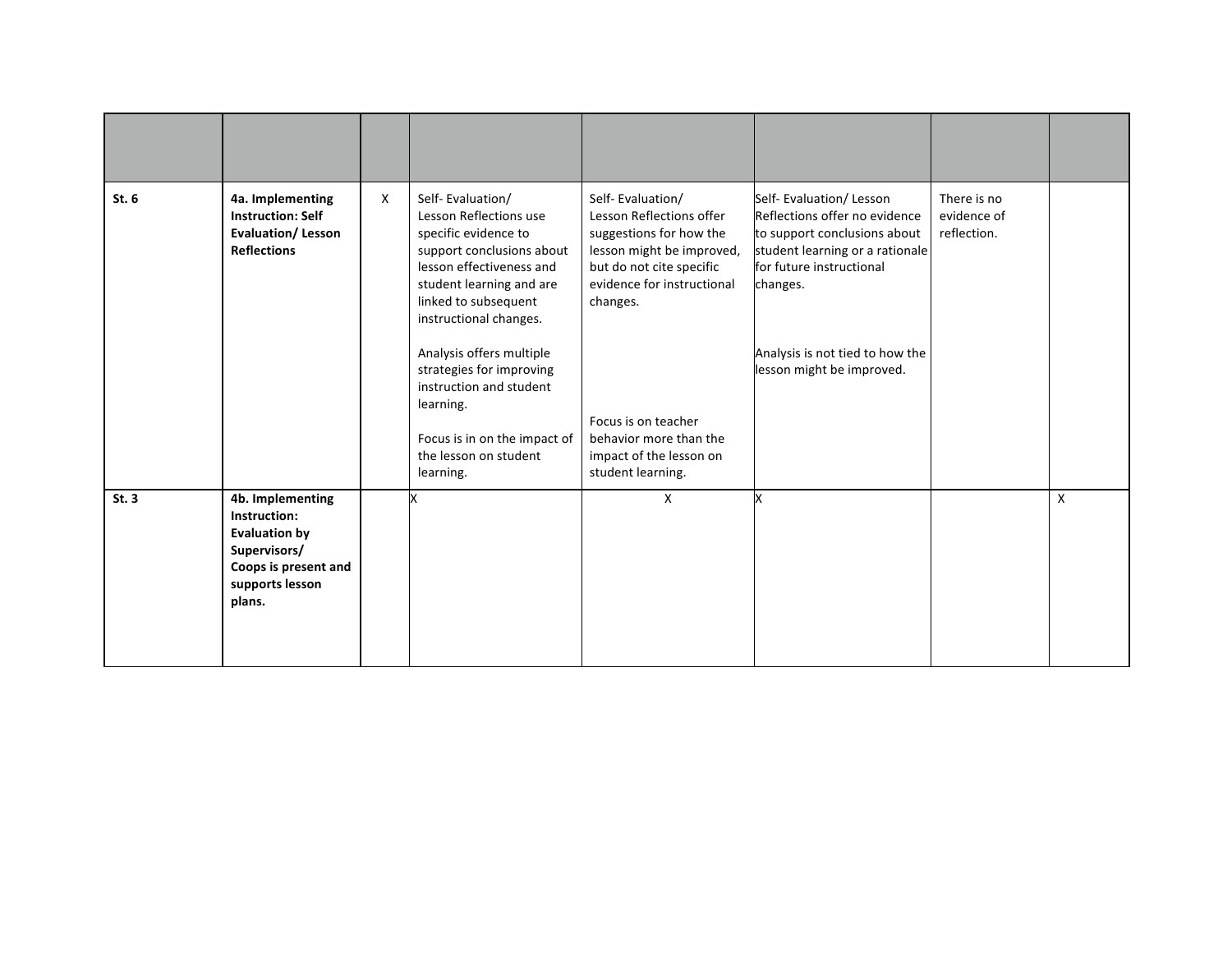| <b>St. 4 and 7</b> | 5a. Presentation and<br><b>Assessment of</b><br><b>Student Learning:</b><br><b>Pre-Tests and</b><br><b>SMART</b> goals | X | Graphic presentation of<br>pre-test data is present,<br>clear, and presented in<br>more than two ways.<br>The pre- test assessment is<br>SOL-based and aligned<br>with instructional<br>objectives and other<br>standards.<br>Teacher analyzes the data,<br>establishes several SMART<br>goals based on student<br>performance, and<br>differentiates SMART goals<br>for individual students | Graphic presentation of<br>pre-test data is present<br>and clear and is presented<br>in at least two ways.<br>The pre-test is SOL-based<br>and aligned with<br>instructional objectives.<br>The teacher analyzes data<br>and establishes at least<br>one SMART goal based on<br>student performance. | Graphic presentation of pre-<br>test data is unclear and data<br>presented is not meaningful<br>for analysis.<br>The pre-test is minimally<br>aligned with SOLs and/or<br>objectives.<br>Analysis of data is not linked<br>to any SMART goals and/ or<br>SMART goals are<br>inappropriate. | There is no pre-<br>test data. |  |
|--------------------|------------------------------------------------------------------------------------------------------------------------|---|----------------------------------------------------------------------------------------------------------------------------------------------------------------------------------------------------------------------------------------------------------------------------------------------------------------------------------------------------------------------------------------------|------------------------------------------------------------------------------------------------------------------------------------------------------------------------------------------------------------------------------------------------------------------------------------------------------|--------------------------------------------------------------------------------------------------------------------------------------------------------------------------------------------------------------------------------------------------------------------------------------------|--------------------------------|--|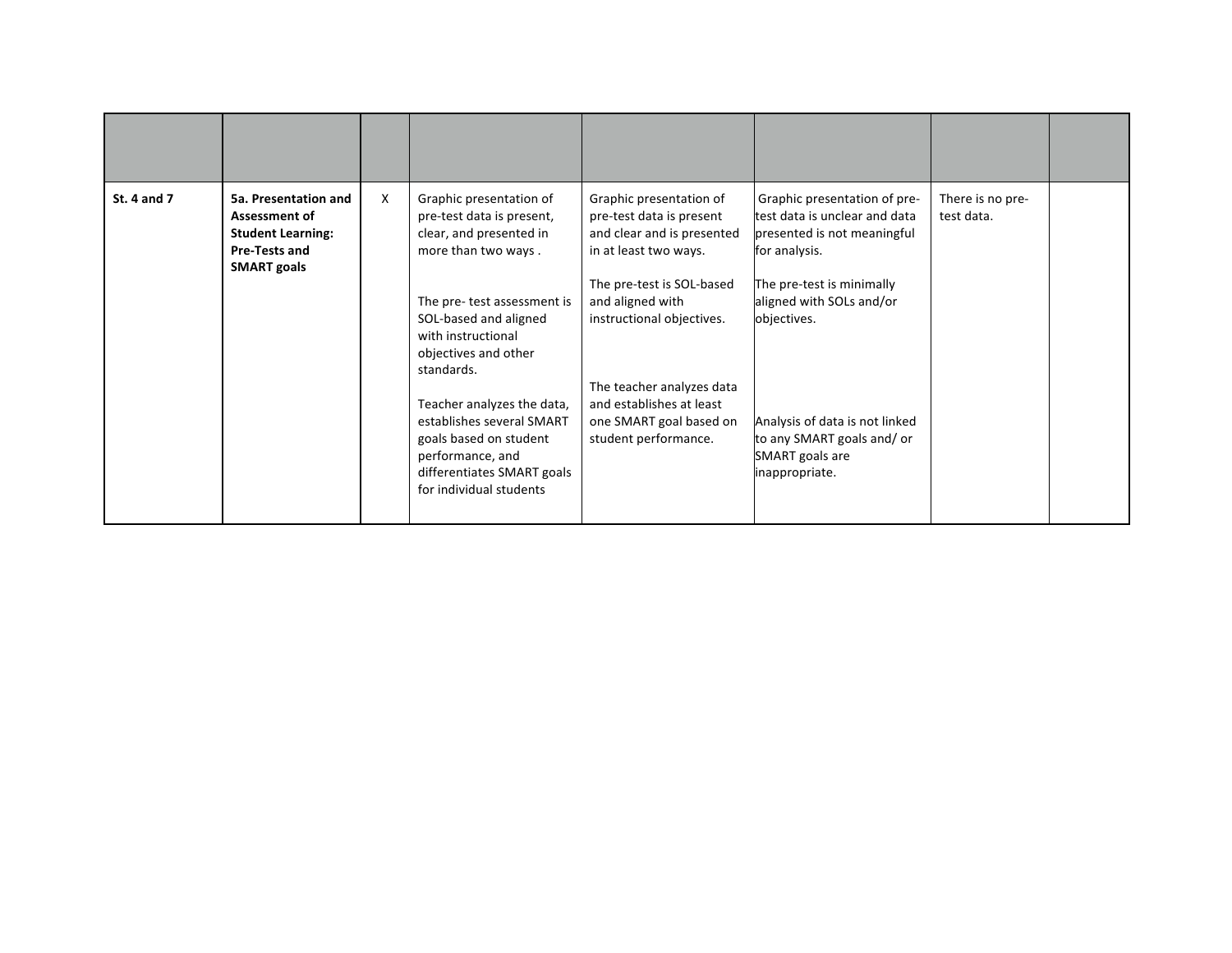| Va/CNU<br><b>Standard</b><br>Alignment |                          | Y/N | <b>Exceeds Expectations - 5</b> | <b>Meets Expectations - 4</b>                                                                  | Does Not Meet Expectations -    | <b>Not Evident-0</b> | <b>Points</b><br>Earned |
|----------------------------------------|--------------------------|-----|---------------------------------|------------------------------------------------------------------------------------------------|---------------------------------|----------------------|-------------------------|
| St. 4 and 7                            | 5b. Presentation and     | X   | Graphic presentation of         | Graphic presentation of pre-                                                                   | Graphic presentation of post-   | There is no post-    |                         |
|                                        | <b>Assessment of</b>     |     |                                 | comparison of pre-/ post-test $ $ /post-test data is present but test data is unclear and data |                                 | test data.           |                         |
|                                        | <b>Student Learning:</b> |     | data is clear and easily        | is unclear.                                                                                    | presented is not meaningful     |                      |                         |
|                                        | comparison of Pre-       |     | understood.                     |                                                                                                | for analysis.                   |                      |                         |
|                                        | /Post-Test Data          |     |                                 |                                                                                                |                                 |                      |                         |
|                                        |                          |     | The post-test is SOL based      | The post-test is SOL- based                                                                    | The post-test is not aligned    |                      |                         |
|                                        |                          |     |                                 | and aligned with instructional and aligned with instructional with objectives and/or SOLs.     |                                 |                      |                         |
|                                        |                          |     | objectives and other            | objectives.                                                                                    |                                 |                      |                         |
|                                        |                          |     | standards.                      |                                                                                                | Analysis of post-test data is   |                      |                         |
|                                        |                          |     |                                 |                                                                                                | not linked to SMART goals and   |                      |                         |
|                                        |                          |     | Analysis discusses SMART        | Analysis discusses SMART                                                                       | is not linked to pre-test data. |                      |                         |
|                                        |                          |     | goals and comparison of         | goals and pre-/post-test                                                                       |                                 |                      |                         |
|                                        |                          |     | pre/post -test data in terms    | results.                                                                                       |                                 |                      |                         |
|                                        |                          |     | of both teacher and student     |                                                                                                |                                 |                      |                         |
|                                        |                          |     | performance.                    |                                                                                                | The data analysis does not      |                      |                         |
|                                        |                          |     |                                 |                                                                                                | demonstrate insight for         |                      |                         |
|                                        |                          |     | The data analysis and           |                                                                                                | student performance or          |                      |                         |
|                                        |                          |     | conclusions drawn               | The data analysis                                                                              | future instruction.             |                      |                         |
|                                        |                          |     | demonstrate meaningful          | demonstrates meaningful                                                                        |                                 |                      |                         |
|                                        |                          |     | insight into student            | insight into student                                                                           |                                 |                      |                         |
|                                        |                          |     | performance and future          | performance or future                                                                          |                                 |                      |                         |
|                                        |                          |     | instruction.                    | instruction.                                                                                   |                                 |                      |                         |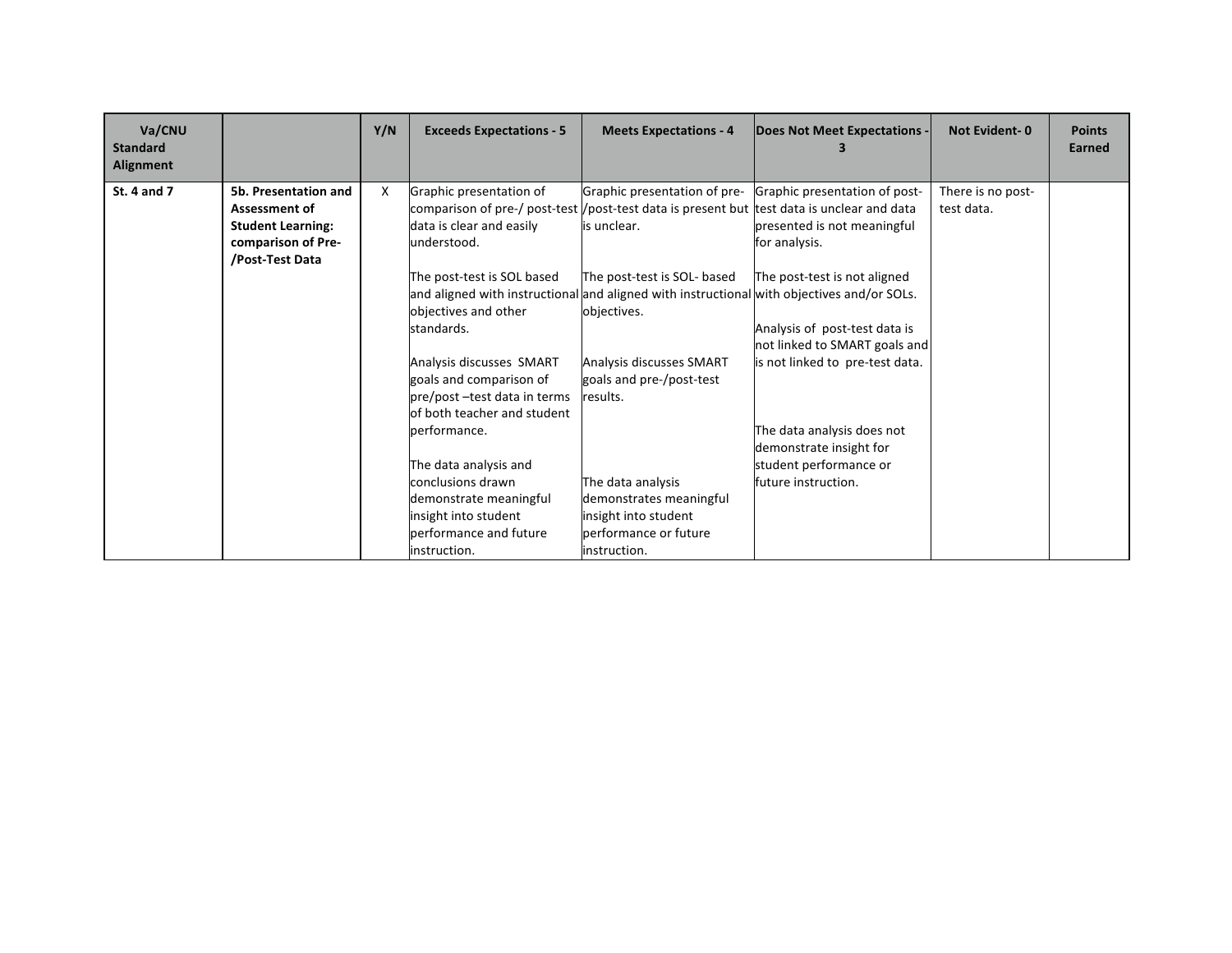| Va/CNU<br><b>Standard</b><br>Alignment |                          | Y/N | <b>Exceeds Expectations - 5</b>                           | <b>Meets Expectations - 4</b> | Does Not Meet Expectations -   | <b>Not Evident-0</b> | <b>Points</b><br>Earned |
|----------------------------------------|--------------------------|-----|-----------------------------------------------------------|-------------------------------|--------------------------------|----------------------|-------------------------|
| St. 4 and 7                            | 5c. Assessment of        | X   | Formative assessments align                               | Formative assessments align   | Formative assessments do not   | There are no         |                         |
|                                        | <b>Student Learning:</b> |     | to objectives/ learning                                   | to objectives/learning        | align to objectives/ learning  | formative            |                         |
|                                        | <b>Formative</b>         |     | targets; objectives/learning                              | targets; objectives/learning  | targets.                       | assessments.         |                         |
|                                        | <b>Assessments</b>       |     | targeted are assessed In                                  | targets are assessed in at    |                                |                      |                         |
|                                        |                          |     | multiple ways.                                            | least one way.                | Grading / evaluation system is |                      |                         |
|                                        |                          |     |                                                           |                               | absent or unsatisfactory for   |                      |                         |
|                                        |                          |     | Grading / evaluation of                                   |                               | providing meaningful           |                      |                         |
|                                        |                          |     | assessments provides                                      | Grading /evaluation of        | instructional direction.       |                      |                         |
|                                        |                          |     | information for both teacher                              | assessments provides          |                                |                      |                         |
|                                        |                          |     | and students to adjust future linformation for teacher to |                               |                                |                      |                         |
|                                        |                          |     | instruction/ study.                                       | meaningfully adjust future    | Narrative provides no          |                      |                         |
|                                        |                          |     |                                                           | instruction.                  | examples of how future         |                      |                         |
|                                        |                          |     | Narrative gives several                                   |                               | instruction was modified.      |                      |                         |
|                                        |                          |     | examples of how instruction                               |                               |                                |                      |                         |
|                                        |                          |     | was specifically modified for                             | Narrative states how the      |                                |                      |                         |
|                                        |                          |     | the class and for individuals                             | formative assessment(s)       |                                |                      |                         |
|                                        |                          |     | based on assessment.                                      | impacted future instruction.  |                                |                      |                         |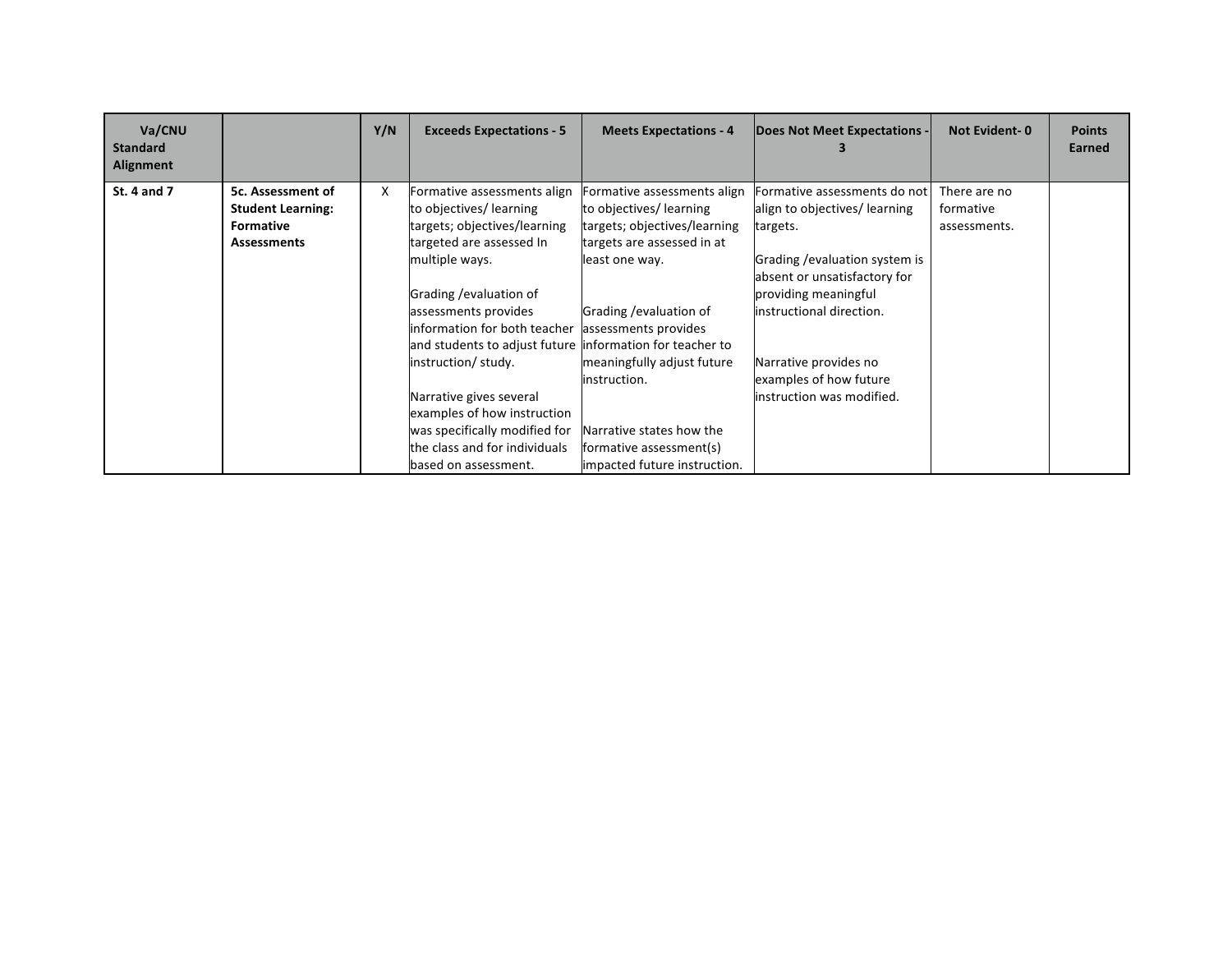| <b>St. 4 and 7</b> | 5d. Assessment of<br><b>Student Learning:</b><br><b>Culminating Activity</b><br>and Rubric                            | X | The culminating activity<br>and rubric assesses all or<br>most objectives/learning<br>targets through a<br>performance task that<br>focusses on critical thinking<br>and multiple intelligences.                 | The culminating activity<br>and rubric assesses<br>objectives/ learning targets<br>through a performance<br>task.                                             | The culminating activity and<br>rubric fails to adequately<br>assess objectives/learning<br>targets. | There is no<br>culminating<br>activity. |              |
|--------------------|-----------------------------------------------------------------------------------------------------------------------|---|------------------------------------------------------------------------------------------------------------------------------------------------------------------------------------------------------------------|---------------------------------------------------------------------------------------------------------------------------------------------------------------|------------------------------------------------------------------------------------------------------|-----------------------------------------|--------------|
|                    |                                                                                                                       |   | Directions for the activity<br>are clear. The rubric<br>matches the directions, has<br>clear, distinct, easily scored<br>categories, and allows for<br>student self-evaluation as<br>well as teacher evaluation. | Directions for the activity<br>are clear. The rubric<br>matches directions and has<br>clear, distinct, easily scored<br>categories for teacher<br>evaluation. | Directions for the project<br>are unclear, and/or the<br>rubric does not match<br>directions.        |                                         |              |
|                    |                                                                                                                       |   | Student performance<br>results are analyzed and<br>discussed in relationship to<br>objectives/learning targets,<br>including how the activity<br>could be improved.                                              | Results of student<br>performance in the<br>culminating activity are<br>analyzed and discussed on<br>an overall basis.                                        | Results of student<br>performance on<br>culminating activity are not<br>discussed.                   |                                         |              |
| <b>St. 4 and 7</b> | 5e. Assessment of<br><b>Student Learning:</b><br><b>Student Work</b><br>(Examples of<br>student work are<br>included) |   | $\mathsf{X}$                                                                                                                                                                                                     | X                                                                                                                                                             | $\mathsf{X}$                                                                                         |                                         | $\mathsf{X}$ |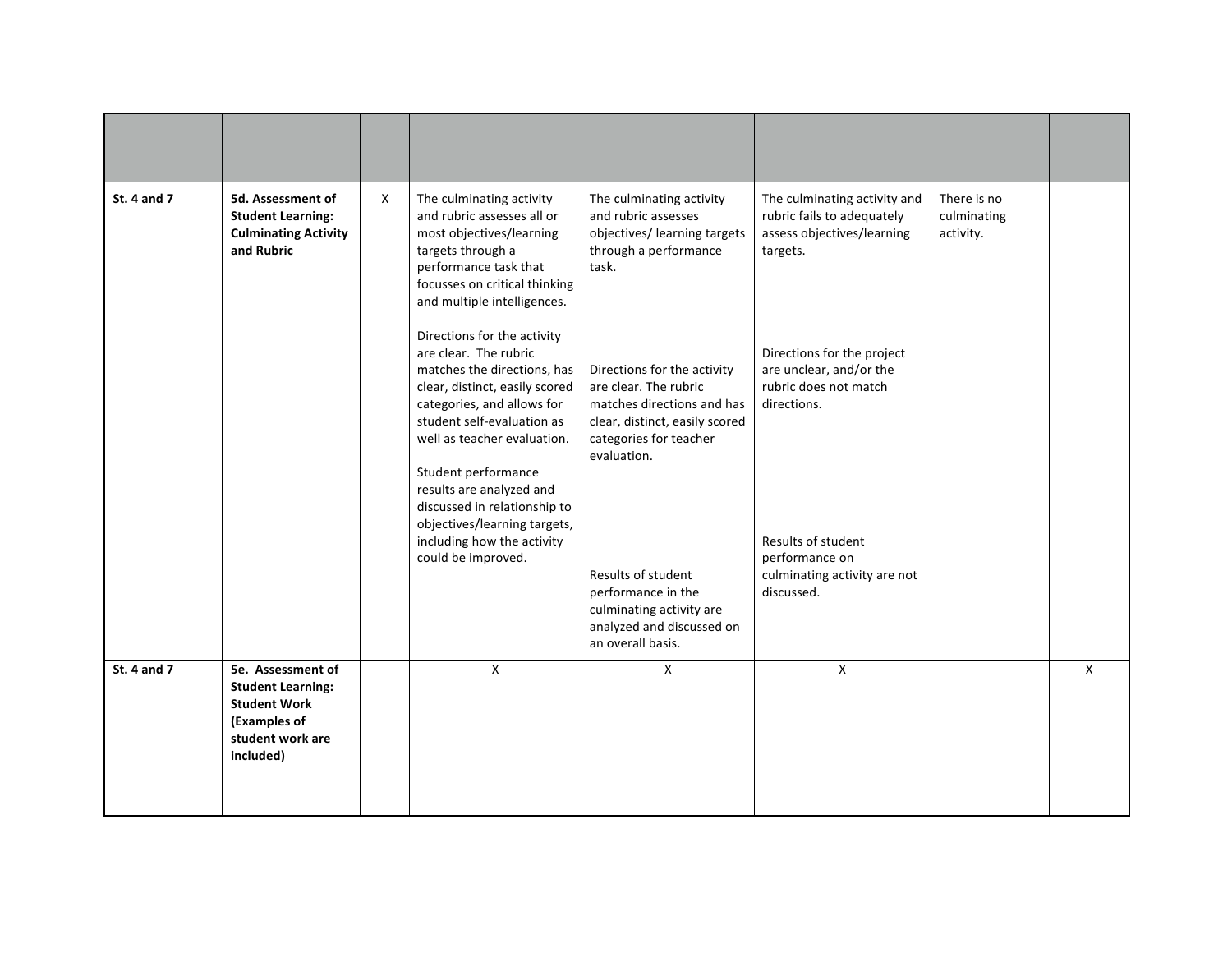| Va/CNU<br><b>Standard</b><br>Alignment |                                                                        | Y/N | <b>Exceeds Expectations - 5</b>                                                                                            | <b>Meets Expectations - 4</b>                                                                                                           | Does Not Meet Expectations -                                  | <b>Not Evident-0</b>           | <b>Points</b><br>Earned |
|----------------------------------------|------------------------------------------------------------------------|-----|----------------------------------------------------------------------------------------------------------------------------|-----------------------------------------------------------------------------------------------------------------------------------------|---------------------------------------------------------------|--------------------------------|-------------------------|
| <b>St. 4 and 7</b>                     | 5f. Assessment of<br><b>Student Learning:</b><br><b>Student Survey</b> | X   | Student survey is clearly<br>written, developmentally<br>appropriate, and offers<br>multiple ways for student<br>response. | Student survey is clear and is Student survey is unclear<br>written in a developmentally and/or not developmentally<br>appropriate way. | appropriate.                                                  | There is no<br>student survey. |                         |
|                                        |                                                                        |     | Survey includes research-<br>based, meaningful criteria for criteria for examining<br>examining teaching<br>effectiveness. | Items include meaningful<br>teaching effectiveness.                                                                                     | Survey lacks specific criteria<br>for teaching effectiveness. |                                |                         |
|                                        |                                                                        |     | Analysis of the results<br>includes specific steps for<br>improvement in instruction.                                      | Results are summarized in<br>terms of teacher<br>strengths/weaknesses                                                                   | Results are not analyzed.                                     |                                |                         |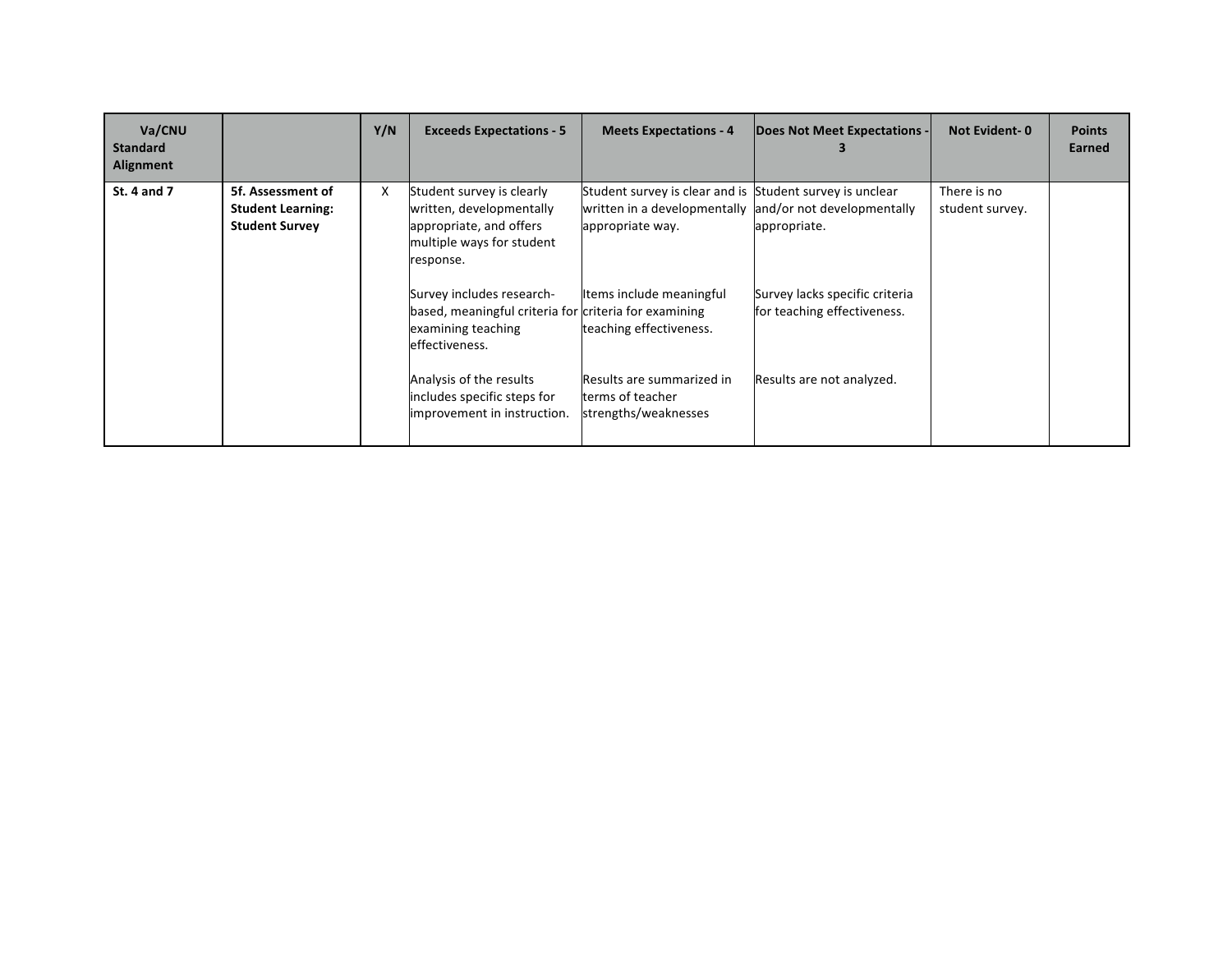| Va/CNU<br><b>Standard</b><br><b>Alignment</b> |                                      | Y/N | <b>Exceeds Expectations - 5</b>                                                                                                                              | <b>Meets Expectations - 4</b>                                                                                                                                                                                                                                                                                    | Does Not Meet Expectations                                                                                     | <b>Not Evident-0</b>                                                                            | <b>Points</b><br><b>Earned</b> |
|-----------------------------------------------|--------------------------------------|-----|--------------------------------------------------------------------------------------------------------------------------------------------------------------|------------------------------------------------------------------------------------------------------------------------------------------------------------------------------------------------------------------------------------------------------------------------------------------------------------------|----------------------------------------------------------------------------------------------------------------|-------------------------------------------------------------------------------------------------|--------------------------------|
|                                               | 6. Differentiation of<br>instruction |     | their learning weaknesses<br>and strengths together with<br>what that means in terms of<br>planning and instruction.                                         | Both high-achieving and low- Both high-achieving and low- Both high-achieving and low-<br>achieving or ESL students are achieving or ESL students are achieving or ESL students are<br>described in specific terms of described in terms of learning described, but not in terms of<br>weaknesses and strengths. | their learning weaknesses and<br>strengths.                                                                    | There is no<br>description of the<br>high-achieving<br>and low-<br>achieving or ESL<br>students |                                |
|                                               |                                      |     | based, aligned with students'<br>learning strengths and<br>weaknesses, and are<br>designed to increase each<br>student's capacity for<br>continued learning. | The differentiation methods/ The differentiation methods/<br>strategies used are research- strategies are research-based The differentiation<br>and aligned with students'<br>learning strengths and<br>weaknesses.                                                                                              | methods/strategies used are<br>not supported by research<br>and/or or do not help learners<br>meet objectives. |                                                                                                 |                                |
|                                               |                                      |     | Analysis of the effects of<br>differentiation on both<br>students is thorough and<br>proposes new ideas for<br>future differentiation based<br>on results.   | There is analysis of the effect<br>of differentiation on both<br>students.                                                                                                                                                                                                                                       | There is minimal discussion of<br>the effects of<br>differentiation for one or both<br>students.               |                                                                                                 |                                |
|                                               |                                      |     |                                                                                                                                                              |                                                                                                                                                                                                                                                                                                                  |                                                                                                                |                                                                                                 |                                |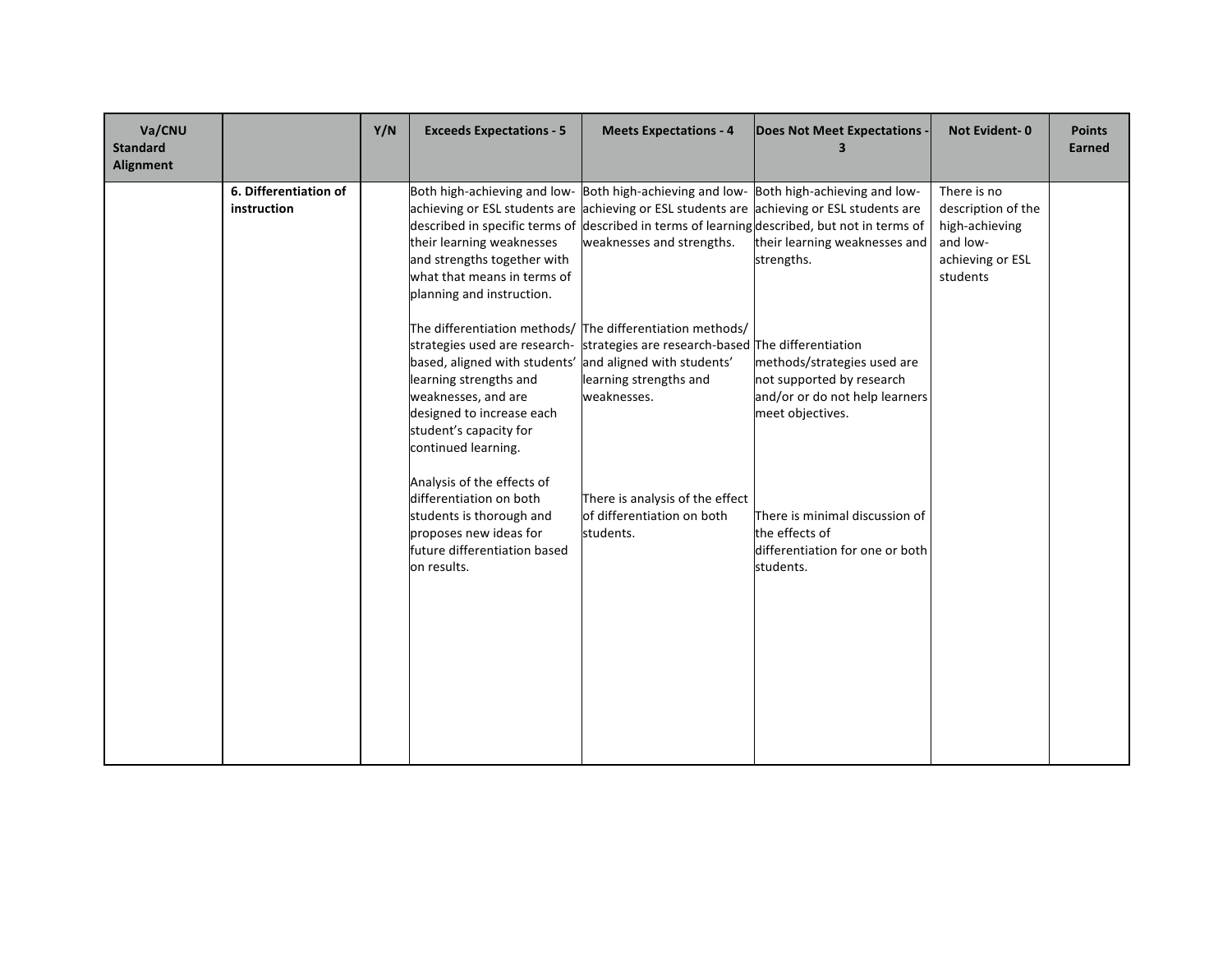| Va/CNU<br><b>Standard</b><br>Alignment |                                                                  | Y/N | <b>Exceeds Expectations - 5</b>                                                                                                                                    | <b>Meets Expectations - 4</b>                                                                                               | <b>Does Not Meet Expectations</b>                                                                                                                   | <b>Not Evident-0</b> | <b>Points</b><br>Earned |
|----------------------------------------|------------------------------------------------------------------|-----|--------------------------------------------------------------------------------------------------------------------------------------------------------------------|-----------------------------------------------------------------------------------------------------------------------------|-----------------------------------------------------------------------------------------------------------------------------------------------------|----------------------|-------------------------|
| St.6                                   | 7. a1-4 Reflection on<br><b>Teaching</b><br><b>Effectiveness</b> | X   | a1. Reflection on teaching<br>and student mastery of<br>goals/objectives is detailed<br>with insightful connections<br>between planning and actual<br>instruction. | a1. Reflection upon teaching<br>and student mastery of<br>objectives is present and<br>linked to goals/objectives.          | a1. Reflection on teaching<br>effectiveness is superficial.                                                                                         | a1 is missing.       |                         |
|                                        |                                                                  |     | a2. Discussion of most/least<br>successful classroom<br>activities is thoroughly and<br>thoughtfully linked to<br>teaching practices.                              | a2. Discussion of most/least<br>successful classroom<br>activities is present and<br>linked to teaching practices.          | a2. Discussion of most/least<br>successful classroom activity is<br>minimally present, and/or<br>does not critically analyze<br>teaching practices. | a2 is missing.       |                         |
|                                        |                                                                  |     | a3. Proposes a systematic,<br>effective plan for improving<br>student performance based<br>on assessment results of this<br>study.                                 | a3. Offers several effective<br>ideas for improving student<br>performance based on<br>assessment results of this<br>study. | a3. Ideas for improving<br>student performance are<br>inadequate and/or ineffective<br>and may not be based on the<br>results of the study.         | a3 is missing.       |                         |
|                                        |                                                                  |     | a4. Commentary on the unit<br>is based on theoretical<br>principles and how they<br>relate to and inform<br>classroom practice through<br>four or more references. | reflects ability to link theory<br>to practice through at least<br>one-three references.                                    | a4. Commentary on the unit<br>a4. Commentary on the unit demonstrates no ability to link<br>theory to practice.                                     | a4 is missing.       |                         |
|                                        |                                                                  |     |                                                                                                                                                                    |                                                                                                                             |                                                                                                                                                     |                      |                         |